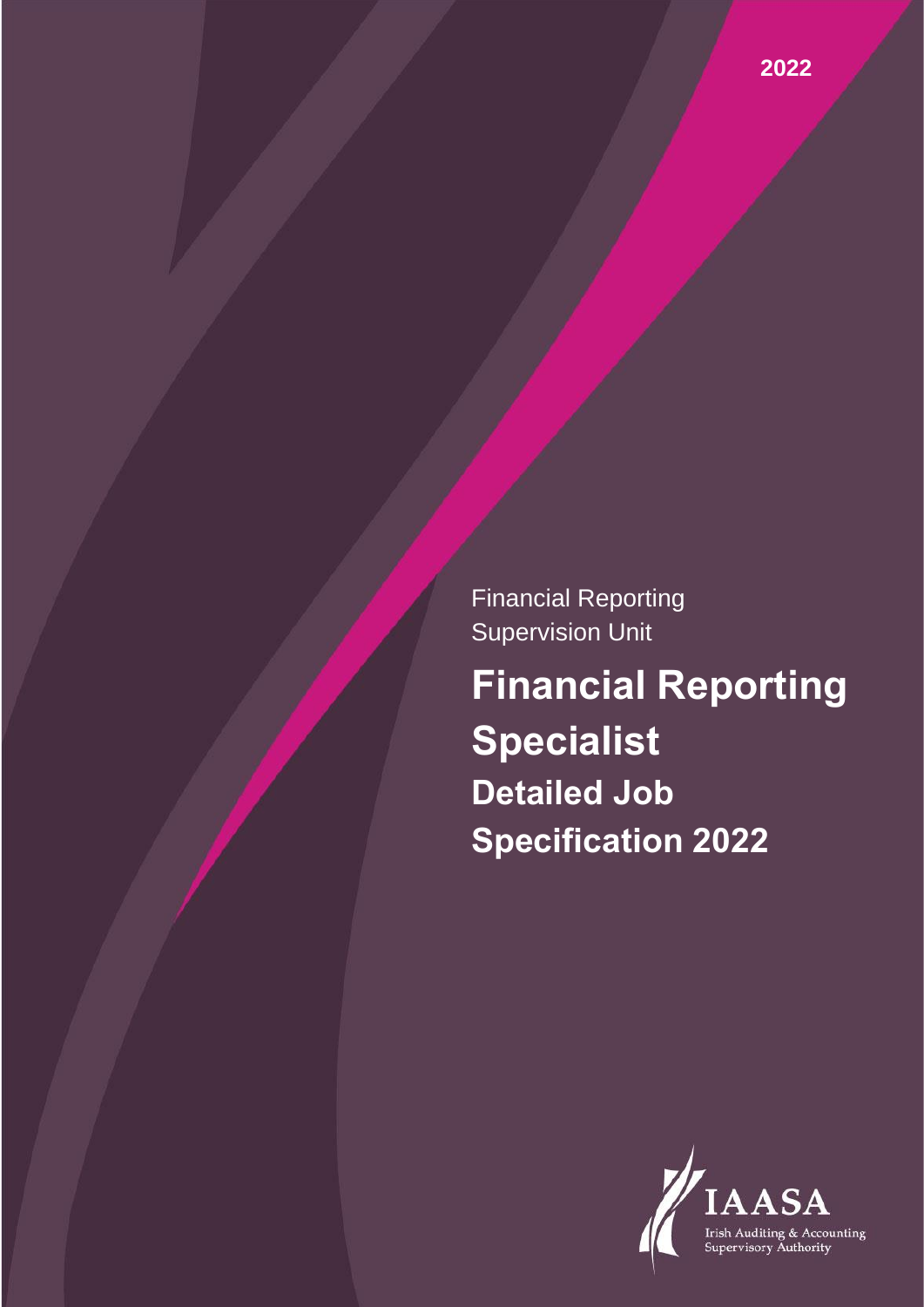#### 1. **Background to IAASA**

The Irish Auditing and Accounting Supervisory Authority (IAASA) is the independent body in Ireland responsible for the:

- examination and enforcement of certain listed entities' periodic financial reporting;
- oversight of the Recognised Accountancy Bodies' functions in respect of statutory auditors and supervision of the regulatory functions of the Prescribed Accountancy Bodies;
- adoption of standards on auditing, professional ethics and internal quality control; and
- the inspection and promotion of improvements in the quality of auditing of Public Interest Entities.

IAASA is a state body carrying out its functions under the provisions of the Companies Act 2014. As such, its employees are public servants.

### **2. Post overview**

IAASA's Financial Reporting Supervision Unit is responsible for examining annual and half-yearly financial reports of certain listed entities for compliance with financial reporting standards (principally International Financial Reporting Standards (IFRS) and Financial Reporting Standards (Irish GAAP) and relevant legislation. The Unit is also responsible for liaising with other countries' financial reporting and enforcement bodies and fora, including fellow European accounting enforcers. Working as part of a small team of committed and highly motivated professionals, the successful candidate will take a lead role in these examinations and undertake a range of projects and assignments relating to such examinations.

### **3. Candidate profile**

The successful candidate will be a member of an Irish Recognised Accountancy Body. They will possess a number of years' experience in financial reporting at a senior level, and an ability to demonstrate a commitment to IAASA's objectives and values. An in-depth knowledge of IFRS is desirable.

## **4. Indicative description of principal duties and responsibilities**

Reporting to the Senior Financial Reporting Manager, the Financial Reporting Specialist's principal responsibilities will include performing a range of duties associated with FRSU's functions as outlined above.

Such responsibilities include:

- i. planning and conducting examinations of the annual and half-yearly financial reports of entities within IAASA's remit to determine whether they have been prepared in accordance with the relevant financial reporting standards, primarily IFRS and Irish/UK GAAP;
- ii. preparing reports on individual examinations and developing proposals for appropriate courses of action in response to issues arising;
- iii. preparing correspondence to entity's directors on matters arising and analysing their subsequent responses;
- iv. conducting thematic studies to research the accounting methodologies used by a range of entities;
- v. contributing to IAASA's responsibility to cooperate with other EU accounting enforcers, including preparing summaries of enforcement decisions for submission to the European Securities and Markets Authority and presenting at meetings;
- vi. research and other work related to IAASA's role in the cooperation in the development of Irish/UK GAAP;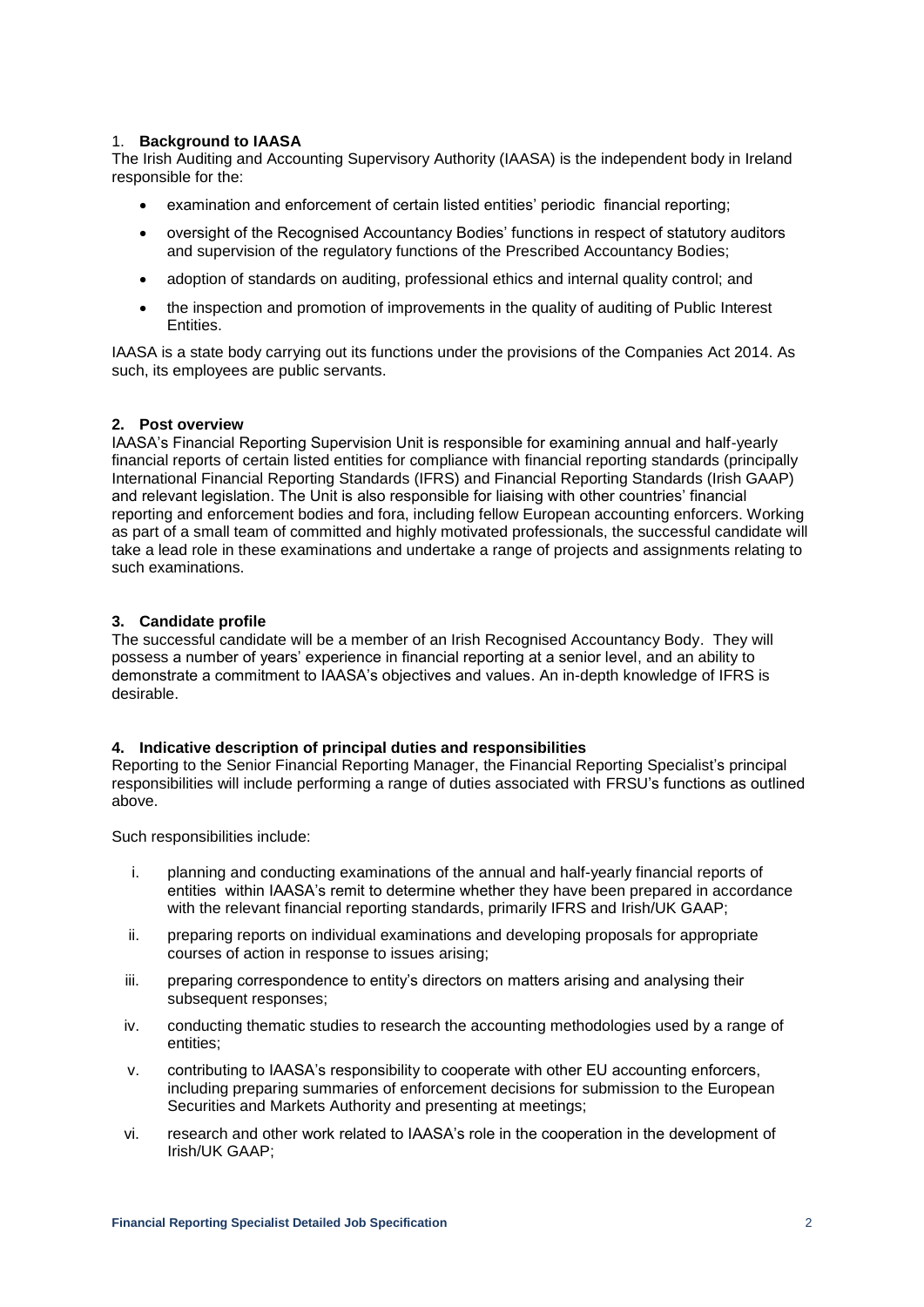- vii. contributing to IAASA's advocacy and advisory remits including presenting to stakeholders on financial reporting matters;
- viii. performing such administrative duties as are required to ensure the effective operation and administration of FRSU and IAASA; and
- ix. undertaking such other duties as are assigned from time to time.

#### **5. Salary**

This is a permanent position. The salary on commencement, equivalent to civil service Professional Accountant Grade I, is €74,126, rising annually following each year's satisfactory performance on the following scale:

€74,126; €76,453; €78,787; €81,115; €83,441; €86,208 (n-max); €89,358<sup>1</sup> ; €92,510<sup>2</sup> .

Increments (other than long service increments), subject to satisfactory performance, may be awarded annually.

The salary on commencement shall be on the first point, and this is not negotiable. Alternative arrangements may apply to serving public servants. The rate of total remuneration may be adjusted from time to time in accordance with government pay policy as applying to public servants generally.

### **6. Other terms of employment**

- 6.1. *Superannuation:* The successful candidate will be a member of the Single Public Service Pension Scheme unless s/he was a public servant in the 26 weeks prior to being offered the contract. Scheme membership, contributions and benefits are in accordance with terms set down by the Minister for Public Expenditure & Reform, and are dependent on personal circumstances on recruitment.
- 6.2. *Location*: The role is based in Naas, but will entail engagement on a periodic basis with stakeholders based in Dublin and overseas. While the Authority operates a flexible working policy, the role will require regular attendance in Naas. Travel and subsistence allowances are paid in accordance with rates applicable to civil servants.
- 6.3. *Annual Leave:* The annual leave allowance is as applicable to a civil service Professional Accountant Grade I, currently 27 days, rising to 30 days after 5 years service. This is in addition to statutory public holidays and Good Friday.
- 6.4. *Professional subscriptions and Continuing Professional Development ('CPD'):* IAASA reimburses the annual membership subscription to the incumbent's legal professional body, and all mandatory CPD. IAASA also supports participation in relevant training and professional development courses related to an employee's business activities including, but not limited to mandatory CPD activities.

#### **7. Application procedure**

-

Those interested in this role should submit their *Curriculum Vitae* along with a covering letter to [careers@iaasa.ie,](mailto:careers@iaasa.ie) including the term 'Financial Reporting Specialist' in the subject line. Applications are being accepted by e-mail to this address only, and will be acknowledged within two working days.

The deadline for the receipt of applications is **12:00 noon on Tuesday, 21 June 2022**. Late applications will not be considered.

<sup>1</sup> Long service increment 1: payable after three years' satisfactory service on the maximum

<sup>&</sup>lt;sup>2</sup> Long service increment 2: payable after six years' satisfactory service on the maximum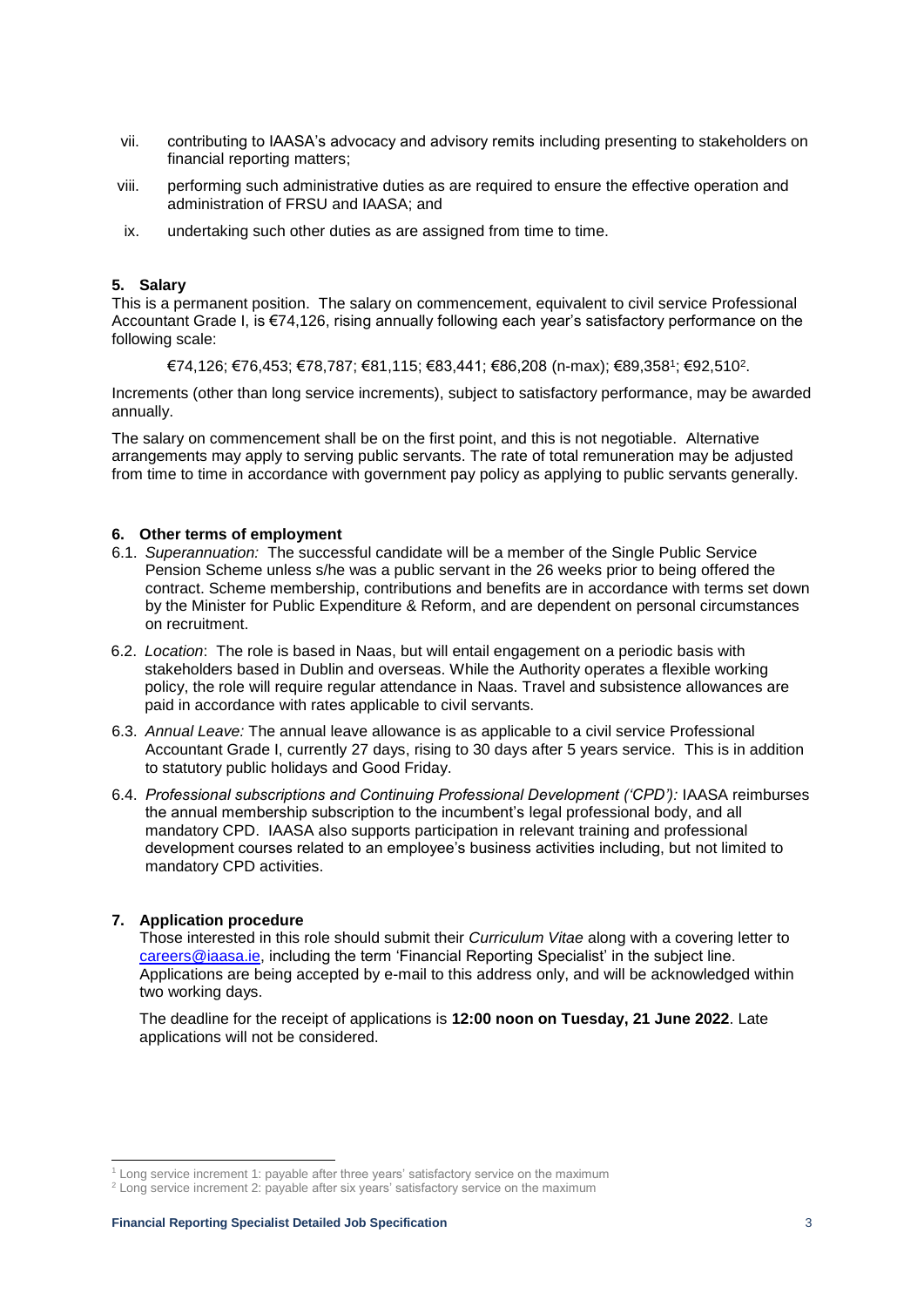#### **8. Selection process**

The selection process includes the following elements:

- Dependent upon the number of applications received, IAASA may shortlist respondents. In the event that this is the case, short-listing will be based solely on the material submitted.
- Thereafter, applicants shall be invited for interview.
- Successful candidates at this point will be invited for a second interview. They will be requested to consider a case-study in advance, which will form the basis for the interview.

# **9. Further information**

Persons interested in having a confidential discussion regarding this role should contact IAASA by email to **careers@iaasa.ie**, and this will be arranged.

Further information on IAASA and its activities can be obtained at [www.iaasa.ie.](http://www.iaasa.ie/)

IAASA is committed to a policy of equal opportunities and welcomes applications from people with disabilities.